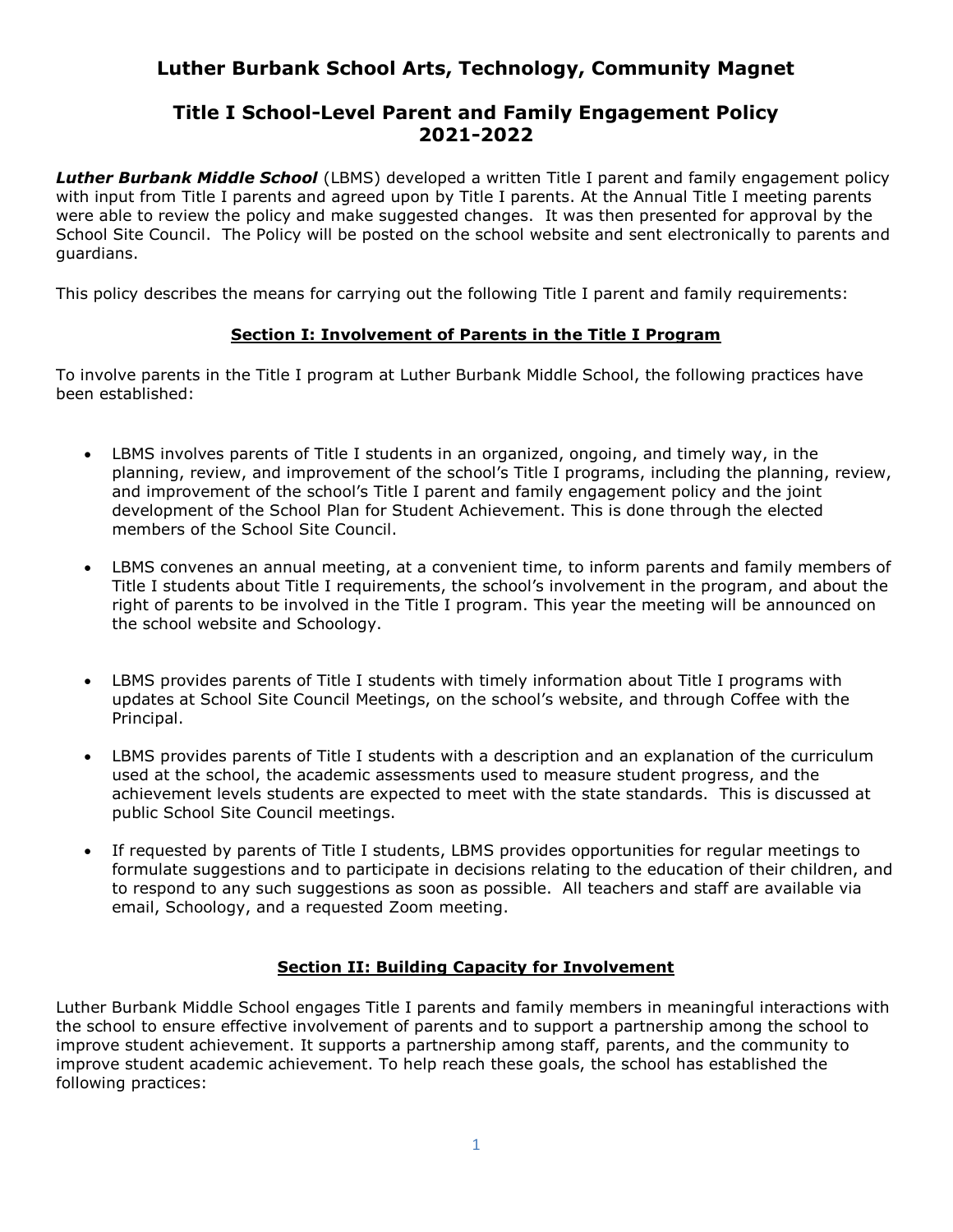- LBMS provides Title I parents with assistance in understanding the State's academic content standards, state and local academic assessments, and how to monitor a child's progress and work with educators to improve the achievement of their children. Workshops are posted and provided throughout the year on topics regarding student achievement, district testing, and school based curriculum.
- LBMS provides Title I parents and family members with materials and training to help them work with their children to improve their children's achievement, paying special attention to support for foster parents. Various materials and trainings are posted and provided via the school website and Class Dojo.
- With the assistance of Title I parents, LBMS educates teachers, specialized instructional support personnel, assistant principals and other school leaders, and other staff about the value and utility of the contributions of parents and family members, and about how to reach out to, and communicate with, and work with parents as equal partners to build ties between parents and the school. LBMS provides weekly profession development to teachers and staff. There are also student led conferences, public School Site Council meetings, and opportunities for families to meet with teachers and staff.
- LBMS coordinates and integrates the Title I parent and family engagement program with other programs, and conducts other activities, such as Parent and Family Centers, to encourage and support parents in more fully participating in the education of their children. The community representative has close ties with various resources and programs in the community. Many of these entities provide workshops for parents regarding student achievement and resources to support parents with their Middle School children.
- LBMS distributes information related to school and parent programs, meetings, and other activities to Title I parents and family members in a format and, to the extent practicable, in a language that they understand. Information is provided on the school's website, Class Dojo, and Blackboard Connect calls.

## **Section III. Accessibility**

Luther Burbank Middle School provides opportunities, to the extent practicable, for the participation of all Title I parents and family members, including parents and family members with limited English proficiency, parents and family members with disabilities, and parents and family members of migratory students. Information and school reports are provided in a format and language that parents understand.

## Section IV: Shared Responsibilities for High Student Academic Achievement

Luther Burbank Middle School distributes to parents of Title I students a School-Parent Compact. It is attached to this policy. The Compact, which has been jointly developed with parents and approved by them, outlines how parents, the entire school staff, and students will share the responsibility for improved student academic achievement.

The Compact describes specific ways the school and families will build and develop a partnership to help children achieve California's high academic standards. It addresses the following legally required items, as well as other items suggested by parents of Title I students.

- The school's responsibility to provide high-quality curriculum and instruction in a supportive and effective learning environment that enables children to meet California's academic standards
- The ways that parents can participate, as appropriate, in decisions relating to the education of their children and positive use of extracurricular time.